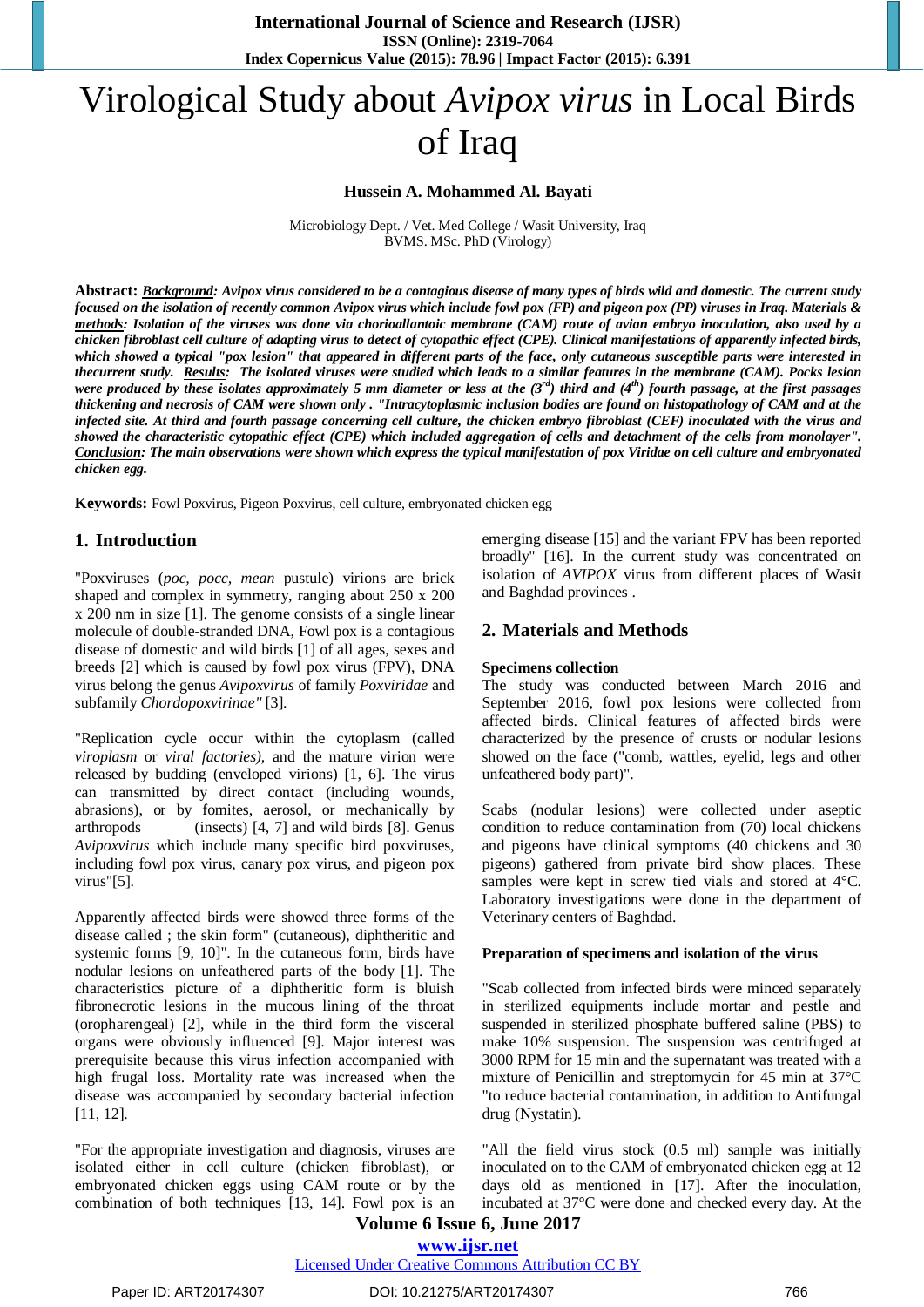5-6 days post inoculation, (PI) CAM was collected and examined for pock lesion. Subsequent passages were required for further adaptation of the virus in CAM".

# **Cell culture at embryonated chicken fibroblast**

"Several subsequent passaging of one sample of field strain of fowl pox was done in chicken embryo fibroblast cell culture. The primary fibroblast cell culture was prepared from 10-13 days old chicken embryos, according to the method used by [18], by using ready formulated media (Eagle). Uniform suspensions of cells were obtained by the trypsin digest method [19]. The uniform cell sheets (monolayer) were formed after 48-72 hours of incubation".

# **Virus isolation in cell culture (chicken fibroblast)**

"The virus samples were inoculated in the CEF cell culture. The monolayers in special falcons were inoculated with 0.5 ml of the virus (adapted on CAM). After 1.5 hours of virus adsorption at 37°C the extra amount inoculum from falcons were discarded and maintenance medium was added and incubated at 37°C. After 3 and 5 and 7 and 10 days PI, the medium from inoculated falcons were collected after three cycles of alternate freezing and thawing. A part of the collected samples were inoculated in to a fresh of another five cell culture falcons at 0.2 ml each one while an original one was preserved at −70°C "[20].

# **Histopathology of inoculated CAM and affected parts**

"To detect the virus and pathological findings, pocks on the CAMs were subjected to histological examination, in addition to affected parts . The CAM showing lesions were fixed at 10% buffered formalin solution.

The fixed CAMs were embedded in paraffin and cut it to 6-8 μm thick. Sections were stained with hematoxylin and eosin and examined microscopically for the presence of cytoplasmic inclusion bodies"[21] .

# **Results &Discussion**

# **Clinical features of infected birds**

The live chickens and pigeons showed the typical pox lesions, which include nodules and cruststs on the unfeathered skin such as comb and wattles in addition to eyelids this may lead to conjunctivitis or hemorrhagic ulcerations with secondary complication in eyes as shown in figure  $(1)$ .

These results were in line of [1, 22]who showed same gross pathological affections in the chickens and pigeons, also attributed it to poor physiological and environmental condition, such as hot weather and presence of insect.



Figure (1): The cutanous clinical form of infection in chicken and pigeon , include nodular and scabs at unfeathered skin of head and cloaca with some complications

#### **Inoculation of virus stock in to embryonated chicken egg (ECE).**

The virus stock was prepared under strict aseptic condition to reduce contamination. The virus was propagated at the Chorioallantoic membrane (CAM) of the embryo at the age 10-13 days with special technique . Grossly, the pock lesion that appeared at the CAM with the  $1<sup>st</sup>$  passage which include, thickening, dull, may be edematous as shown in figure (2, A). Progressively, when the virus was adapted well, which was leading to appearance of round raised necrotizing points reach to 5 mm diameter at 3<sup>rd</sup> passage as in figure  $(2, B)$ . It was clear from figure  $(2, C)$  which showed congested hemorrhagic lesions at 4<sup>th</sup> passage.



Figure (2): Showed the pathological findings on CAM . A. Thickening of CAM at 1<sup>st</sup> passage . B. Pock lesion of CAM at 3<sup>rd</sup> passage . C. Apparent pock lesion ( hemorrhagic) at 4<sup>th</sup> passage of B. Pock lesion of CAM at 3<sup>rd</sup> passage . C. Apparent pock l<br>the virus (fowl pox).<br>The current observations considered to be compatible with

the results of [1, 23] who showed that the virus had a tendency to grow on the CAM and produce the characteristic lesion which was shown.

#### **Isolation of the virus using of embryonated chicken fibroblast (ECF)**

This type of the cells considered to be good for *AVIPOX* multiplication as suitable host system [23]. The adapted CAM virus was inoculated on ECF and thus showed the cytopathic effect (CPE). Clearly, the  $1<sup>st</sup>$  and  $2<sup>nd</sup>$  passage were

showed no obvious effect, but the effect was started at  $3^{rd}$ passage that showed aggregation and some cells floatation at the surface of the media.

At 4<sup>th</sup> passage, the signs were appearing more severe which include rounding as grape clusters with the signs of degenerative changes specially at 24 hr. (P.I), whereas the signs become more severe with excessive cell detachment from monolayer which showed at 48 hr. P.I in addition to previous effects as shown in figure ( 3. A, B, C, D). [23].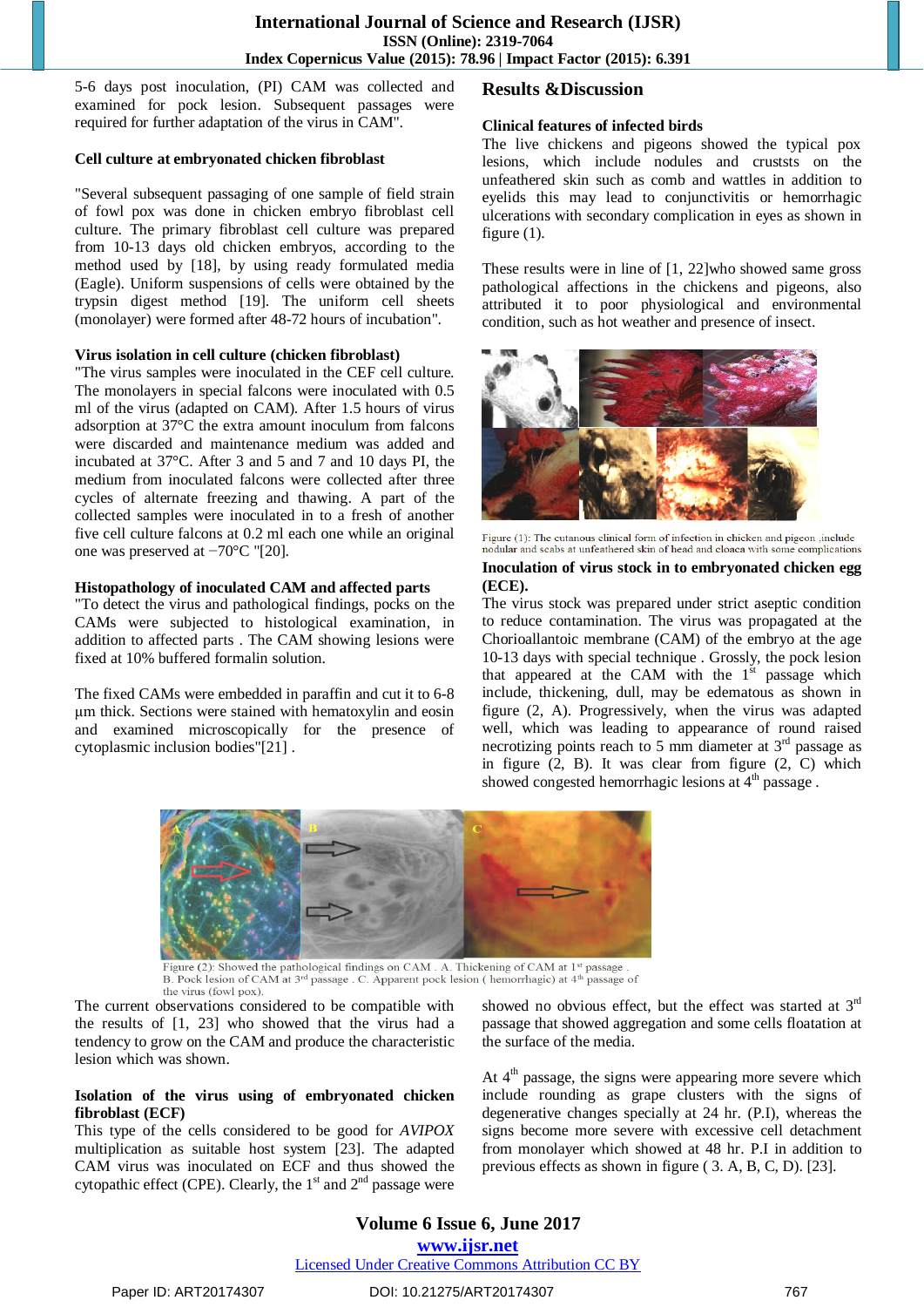# **International Journal of Science and Research (IJSR) ISSN (Online): 2319-7064 Index Copernicus Value (2015): 78.96 | Impact Factor (2015): 6.391**



Figure(3): Showed the Cytopathic effect of the virus when inoculated in embryonated chicken fibroblast. A- Control non infected cell culture. B- Cell aggregation and show sloughing of it at  $3^{rd}$  passage. C & D. Showed rounding and detachment of aggregated cells from monolayer after 24 and 48 hr. P.I of 4<sup>th</sup> passage respectively (40X).

The current results were supported with the observation of [23, 24, 25] who showed exactly the same effects of the virus on this type of the cells .

# **Histopathological findings of affected parts and CAM**

At necropsy, the histopathological effect of the virus on the susceptible cutaneous tissues which revealed presence of hyperplasia of epidermal cells, also there was ballooning degeneration of skin epithelial cells (stratified squamous), the epithelial cells were shown separated and swollen so as to rounded at stratum spinosum layer.

Furthermore, there were special eosinophilic inclusion bodies which was called (Bollinger bodies), there's neutrophils and mononuclear cells, which infiltrated at the dermis, as shown in figure (4. A, B, C). The section of infected (CAM) was the presence of large intracytoplasmic inclusion bodies that it was pathognomic for *AVIPOX* infection as in figure (4.D). These outcomes were cooperated with the investigation of [22, 23] who showed the same results of infected tissues.

I



Figure (4): Showed the histopathological sections of affected parts showed A. Hydropic degeneration of affected cells and ballooning and showed of likely intracytoplasmic inclusion bodies with proliferation of superficial epithelial cells B. The hydropic degeneration of prickle cell layer .C. Large number of dead neutrophils on the surface with mononuclear cells infiltration in the dermis in addition to acanthosis and hyper keratosis at the epidermis. D. Section of CAM showed large number of eosinophilic intracytoplasmic inclusion bodies( H & E stain 40X).

# **3. Acknowledgments**

I want to express my regards and thankfulness to all my friends who cooperate me to perform my work specially Dr.Noor Al.Obaidy and Dr. Qasim .

# **References**

- [1] Murphy, F.A.; Gibbs, E.P.J.; Horzinek, M.C.; Studdert, M.J. (1999). "Pox Viridae, Textbook of Veterinary Virology" 3<sup>rd</sup> Ed., Printed in United States Academic Press. Inc., Pp: 24, 28. Sandiego, Ca.
- [2] Adebajo, M.C., Akinyede, O. and Shittu, I.A. (2012). Seroprevalence of fowl pox antibody in indigenous chickens in Jos North and South council areas of Plateau State, Nigeria: Implication for vector vaccine. *ISRN Vet. Sci.,* : 154971*.*
- [3] Weli, S.C. and Tryland, M. (2011). Avipoxviruses infection biology and their use as vaccine vectors. *Virol. J.*, 8: 49.
- [4] Luschow, D., Hoffmann, T. and Hafez, H.M. (2004). Differentiation of avian poxvirus strains on the basis of nucleotide sequences of 4b gene fragment. *Avian Dis.*, 48: 453-462.
- [5] Hye, J. H., Maurice, A., Laryssa, H. and Brett, G. (2013). Evaluation of the pathogenicity of avipoxvirus strains isolated from wild birds in New Zealand and the efficacy of a fowl pox vaccine in passerines. *Vet. Microbiol*., 165 (3-4): 268-274.
- [6] Tripathy, D.N. and Reed, W.M. (2008). Pox. In: A Laboratory Manual for the Isolation, Identification and Characterization of Avian Pathogens. 5th ed., Ch. 5. American Association of Avian Pathologists, Athens, GA. p116-119.
- [7] Wangner, E.K., Hewlett, M.J., Bloom, D.C. and Camerini, D. (2008). Basic Virology. Blackwell Publication, Malden, MA, p97-137, 359-379, 435-495.

# **Volume 6 Issue 6, June 2017**

# **www.ijsr.net**

# Licensed Under Creative Commons Attribution CC BY